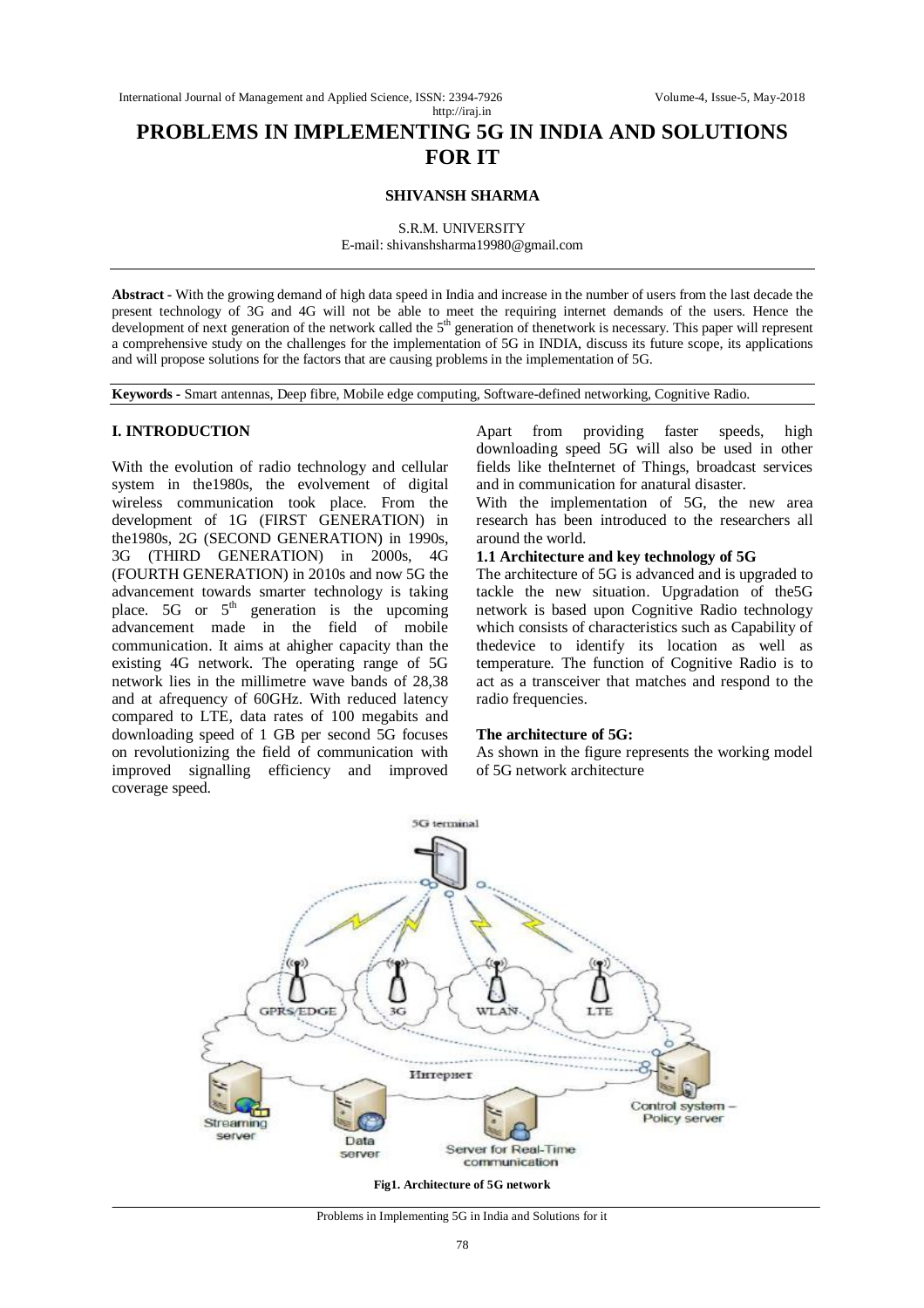International Journal of Management and Applied Science, ISSN: 2394-7926 Volume-4, Issue-5, May-2018 http://iraj.in

The model of 5G is an IP based model for all the wireless networks. The model consists of theuser terminal which is the main part of the5G architecture. The user terminal consists of autonomous radio technologies. The function of the radio technology is to act as an IP link for the internet. The purpose of IP design is to ensure control data for routing of IP packets related to application connections i.e. interfacing between user and applications and servers on the internet. The key technology behind theworking of 5G architecture is the Mater core Technology.

Master Core Technology is the converging point for other technologies in the wireless network. The architecture of Master Core technology allows it to operate in the parallel multimode including all IP network and 5G mode. The main features of 5G and network mode are it controls all the network of.RAN (Radio access networks) and Different access networks. The compatibility feature of this technology makes it more efficient and more powerful.

### **II. PROBLEMS IN IMPLEMENTATION OF 5G IN INDIA**

### *A.* **Lack of Regulatory bodies in India's Telecom sector**

From the advancement of Broadband over last decade. The telecom sector in India missed good chances in formulating a uniform broadband strategy for India. 5G needs a proper strategy for its implementation and with lack of regulatory bodies, it seems impossible for India to achieve in near future. According to the report of World Bank, the implementation of 5G in India will accelerate the economic growth of India by 13.8%. Apart from lack of policymakers, India's telecom sector is greatly affected by the procedural delays and their multiple issues. Companies who faced loss in 2G spectrum scam have clearly left a lesson for other telecom companies to not invest in India for any future projects. 5G implementation in India will not be in reality until there is a proper regulatory body which will develop the roadmap for 5G in India.

## *B.* **India lacks in Fibre Infrastructure**

Optical Fibre plays a key role in theimplementation of any new generation of network. For the implementation of 5G in India role of Fibre is very important. It plays a key role in delivering increased data capacity and improve voice calling quality. Due to lack of Fibre infrastructure, India faces poor quality of service and call drop issues which indicate towards country's low investment in Fibre and backhaul infrastructure. Only 20% of towers in India are backhauled compared with 80% in countries like US, China, and Korea focus more on making policy that gives importance to Fibre deployments.

According to a recent report, India only deploys average 15 million kilometres of Fibre every year compared to the current demand of at least 50 Kilometers every year.

## *C.* **Last mile Connectivity**

Since India lacks Fibre infrastructure it has affected the Last-mile Connectivity as well. A project name NOFN was launched to improve the last mile connectivity in India's rural area connecting all the 2, 50,000 Gram panchayats. The work was assigned to three telecom companies in theratio of 70:15:15 but after two years only limited Gram panchayats were connected. 5G demands upgradation in thenetwork as well as speed but unfortunately due to lack of last mile connectivity in rural India and non-uniformity in networking speed implementation of 5G is still a big dream for India.

## *D.* **Low speed of Data and High Rates**

Low speed of Data and high rates in India is also a major issue for deployment of 5G in India. Currently, India ranks at  $89<sup>th</sup>$  position out of 147 countries in terms of average internet speed with 6.5mbp/s. The present data speed offered by companies in India is not constant,especially in rural areas. For downloading large sized files like HD videos, games high data speed is required which is not uniform available in India. The data rate requirement for 5G is 1TBPS but India has only 6.5mbp/s average internet speed this is due to lack of Fibre infrastructure and last mile connectivity.

### **III. PROPOSED SOLUTIONS FOR THE PROBLEMS IN IMPLEMENTATION OF 5G**

## **3.1 MOBILE EDGE COMPUTING**

According to the Cisco's VNI Report, the evolution of cellular networking and broadband technology will see a rapid increase in global mobile data traffic with agrowth rate of 47% from 2016 to 2021.

In the past few years, smartphones have become an integral tool for millions of people all around the world. As far as 5G is concerned it will rely more on high network coverage for mobiles, high data rates. To deal with these features of 5G role Of MEC (Mobile edge computing) comes into light.

Mobile edge computing is the framework of thenetwork with features of cloud computing which provides IT environment at theedge of thecellular network.

The main principle behind theuse of MEC is it runs theapplication and performs processing tasks close to thecellular customer. With this method congestion network is reduced and performance of application gets better.

## **Architecture of MEC for 5G**

As shown below is the architecture of MEC for 5G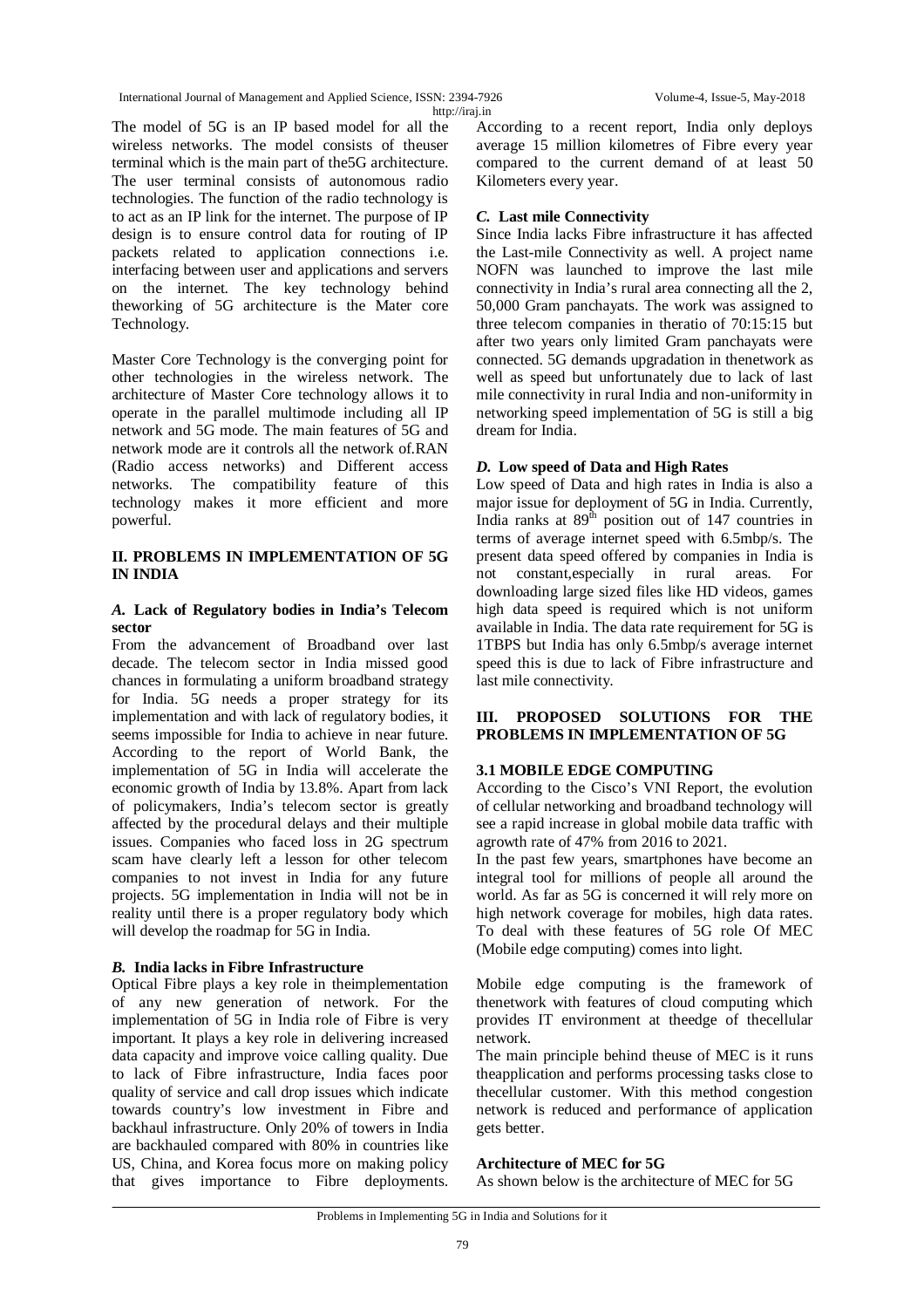

#### **The main parts of MEC architecture are:**

**1. Mobile edge platform:** The function of mobile edge platform is to set the rules of configuration for user plane traffic. Apart from providing configuration it also provides services to compose radio network data.

**2. Mobile edge orchestrator:** Its function is to maintain anoverall view of MEC servers which helps in determining optimum locations.

**3. Mobile edge platform manager:** It is responsible for managing MEC application platform.

**4. Virtualized Infrastructure Manager:** It acts as a manager for the resources of virtualized infrastructure including preparation of infrastructure for running software image.

**5. Mobile edge applications:** The applications which are part of mobile edge computing it acts as a platform for them.

#### **How MEC works for 5G:**

In 5G networking for MEC to work the key element is 5G RAN (Radio access network). MEC will use this RAN for edge cloud computing and the mobile network operators will allow third-party tenants to base station. The application provider will then host its applications on the edge of thenetwork with high bandwidth and low latency, then the mobile edge orchestrator will grant them the network information regarding cell load, bandwidth and the subscriber location. With this networking module, the telecom companies will remove load and congestion from the main network.

#### **3.2 Software define network:**

SDN (Software define network) is based on the concept of cloud computing which focuses on programmatically efficient network process to improve theperformance of existing network architecture. The main aim of using SDN is to decentralize traditional network system into one central network.

The main component which does all the centralization of existing network architecture is control plane. It consists of two or more than two controllers system where the complete procedure of centralization takes place.

#### **SDN architecture working module for 5G: As shown below is the architecture of SDN for 5G**



#### Problems in Implementing 5G in India and Solutions for it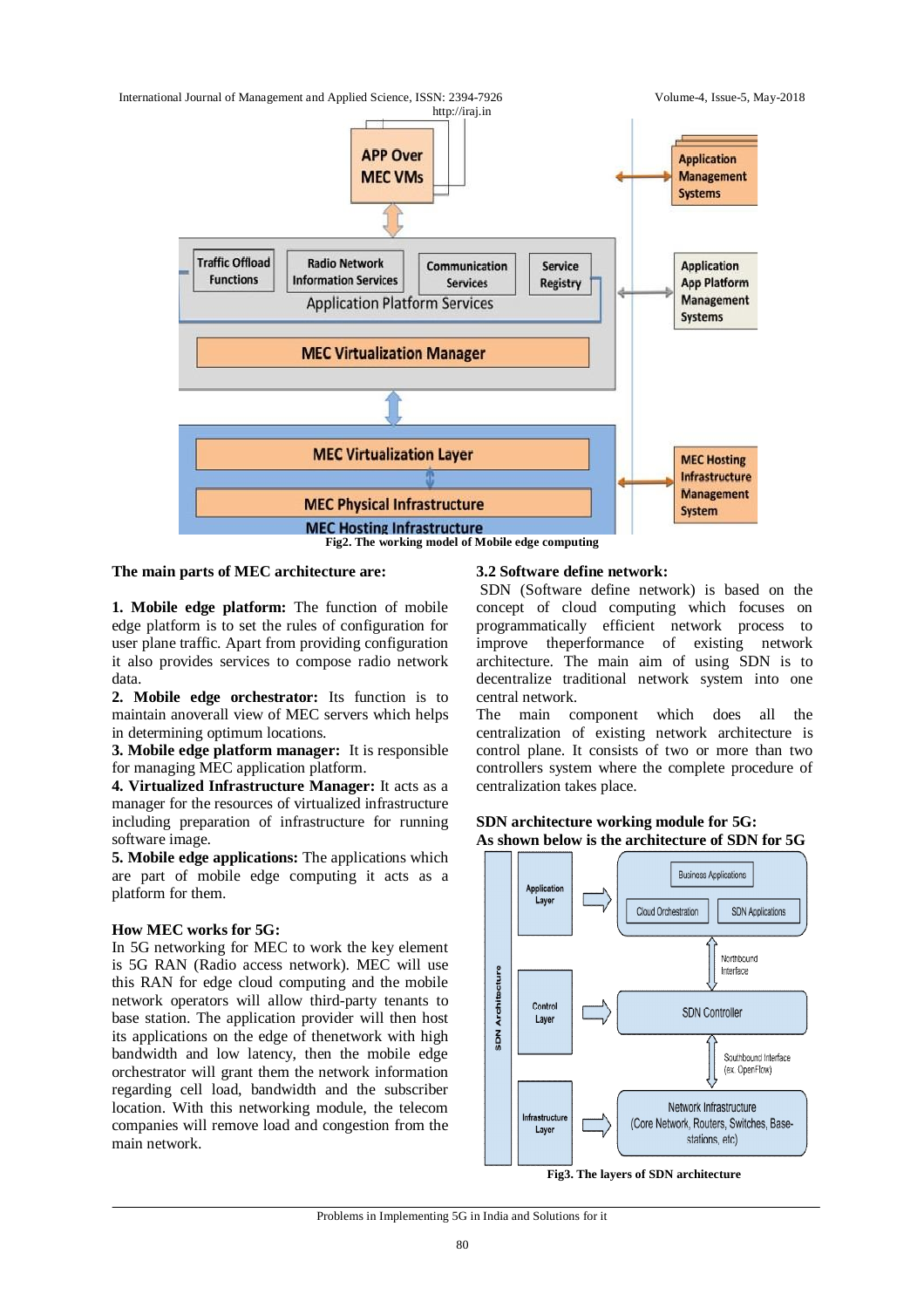International Journal of Management and Applied Science, ISSN: 2394-7926 Volume-4, Issue-5, May-2018

http://iraj.in

To achieve the centralization of network inside control plane the network gets separated into 3 layers

# **1. Application layer:**

The function of this layer is to communicate to SDN controller through API (Application programming interface).

# **2. Control layer:**

This layer separates the control plane from thedata plane. The brain of SDN i.e. control plane is located inside control layer. SDN control plane prepares the logical map for efficient decisions of networks with the help of SDN application which is present in theapplication layer.

### **3. Infrastructure layer:**

The last layer of SDN. It is the base of SDN, its function is to execute SDN data paths and to forward the actual traffic to application layer and control layer.

### **How SDN helps in implementation of 5G:**

As mentioned earlier 5G focuses more on reduced latency, high data speed and low data traffic. SDN plays a vital role in fulfilling all these requirements. SDN will provide a centralized network architecture for 5G where there will be a better flow of data as well as minimization of bandwidth which will be helpful in removing latency. Besides all these facilities it will also provide a way to control the network redundancy with the help of centralized control plane.

### **3.3. Smart Antennas:**

Smart antennas are thecomposition of arrays of antennas which is used to convert radio signals into narrow beams. The main purpose of use of smart antennas is to use complex signal processing for improving the focus for transmission of signals.

### **1. How smart antennas work:**

The working of smart antennas divided into 2 steps namely :

Direction of Arrival Estimation (DOA) method and Beamforming method.

### **2. The direction of arrival estimation:**

In this method of estimation smart antennas use two algorithms MUSIC (Multiple Signal Classification) and Matrix pencil method for the estimation of thesignal using rotational invariance algorithms. The function of MUSIC and Matrix pencil method is to find spatial spectrum and to calculate the DOA (Direction of arrival) from the top point of thespectrum.

### **3. Beamforming:**

Use of this method is to create radiation pattern in the arrays of antennas. The pattern of radiation is achieved by the addition of phases of signal towards the location of the desired mobile targets using afinite impulse response delay line filter. FIR reduces the minimum mean square error between actual and desired beam pattern formation. The algorithms used

for beamforming are thesteepest descent and LMS algorithms.



**Fig shows Beam Formation in Smart Antennas**

#### **4. Use of Smart antennas to boost implementation of 5G:**

Since 5G is going to use ahigh data rate of 10 GB/s and network capacity of more than 10,000 times than the existing network. To achieve this target telecom company will need anextra spectrum of broadband. To help companies achieving this target Smart antennas system will play a crucial role by increasing network performance capacity beyond what today exists. Deployment of smart antennas will provide direct communications, will limit interference and will improve the capacity of existing cellular networking.

### **3.3: Deep Fibre:**

To lay down any network technology role of fibre is very important. As mentioned in the section of problems in thedeployment of 5G India lacks in fibre infrastructure and last mile connectivity and only 20% of towers are upgraded for 5G technology. Deep fibre plays an important role in dealing with problems of last mile connectivity and fibre infrastructure.

Deep fibre is the process in which MSO (Multi-server operator) deploys fibre closer to customers for better service. The main work of deep fibre is to remove amplifiers and to push optical-electrical conversion closer to users which results in increase bandwidth potential.



**congestion of network for the users**

### **1.** Why Deep Fibre is important for 5G:

The previous generation of broadband technology (3G and 4G) were dependent on broader blocks of spectrum and improved spectral efficiency for maximum results in higher speed and capacity. In the